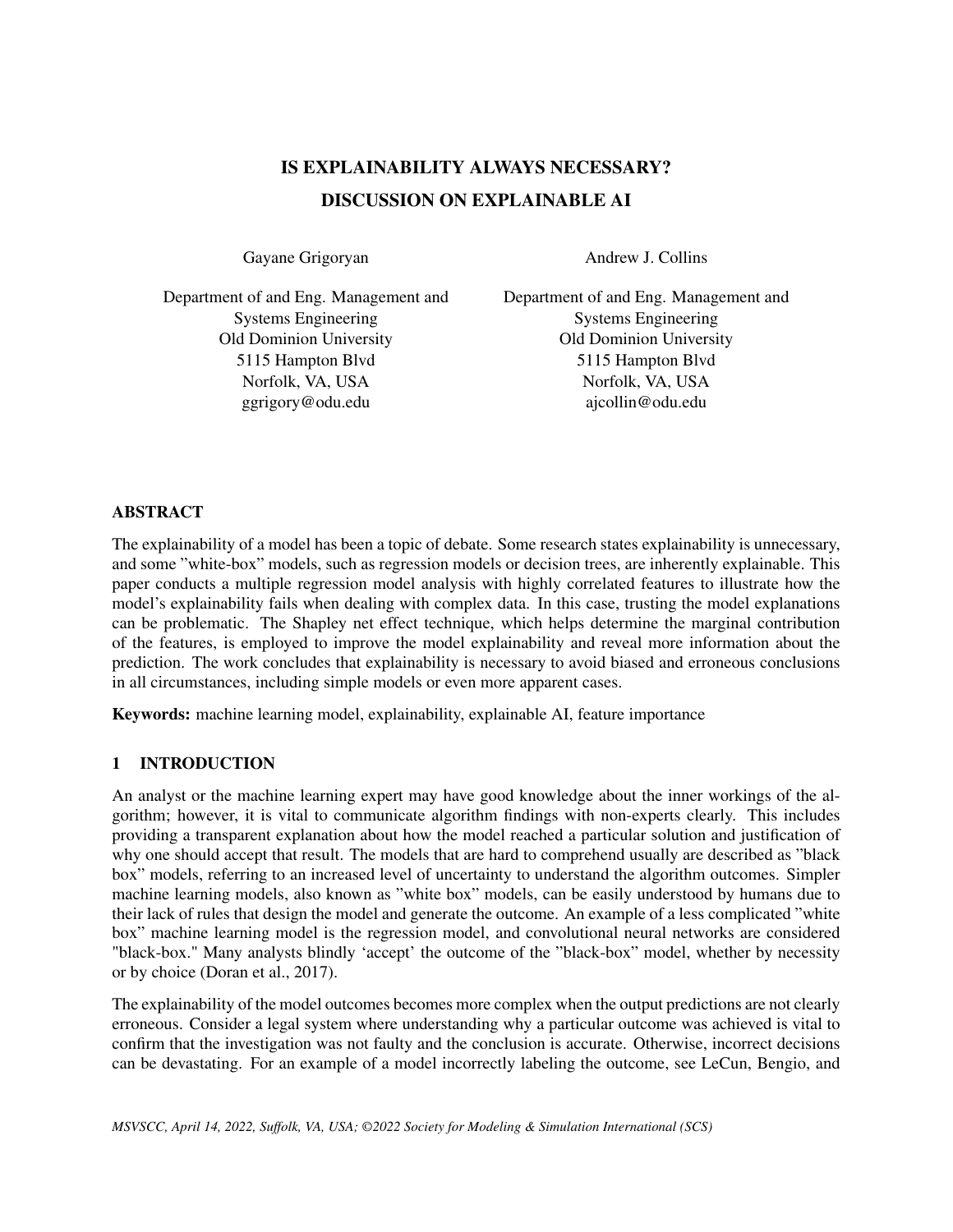Hinton [\(LeCun et al., 2015\)](#page-9-0). In that work, a deep learning model incorrectly labels an image of a dog lying on a floor as "a dog standing on a hardwood floor."

Therefore it may seem explainability should be necessary for any model we use to analyze the real-world phenomena. A field of Artificial Intelligence called explainable Artificial Intelligence (XAI) proposes creating models and techniques with high explainability whilst maintaining high accuracy. However, some research debates this stance [\(Adadi and Berrada, 2018\)](#page-8-1). Specifically, these sources suggest that explainability is not necessary when using simple interpretable models, such as regression models ( $\check{C}$ ík et al., 2021).

This paper employs a regression modeling approach to evaluate the argument for model explainability. Our analysis illustrates that even when using simple "white-box" models, explanations are necessary to fully comprehend the problem as well as the model outcome. The next section provides background on explainability and explainable AI (XAI). Section three describes a regression model, and section four presents explainable results for the regression model. This is followed by the discussion and future work on why explainability is necessary. The paper is concluded in section six.

## 2 BACKGROUND

Explainability is generally described as the ability for the human user to understand the model's logic. Gregor and Benbasat [\(Gregor and Benbasat, 1999\)](#page-9-1) describe explainability as a "declaration of the meaning of words spoken, actions, motives, etc., with a view to adjusting a misunderstanding or reconciling differences." Explanations help to understand the system's malfunctions or anomalies [\(Schank, 1986\)](#page-9-2). The explanation is assumed to be provided by some source of information, and it usually supplies data, knowledge, and evidence or resolves a disagreement. Explainability in machine learning means that a model can be explained from input to output. This requires knowledge about the underlying ML algorithm.

In 2017, the Defense Advanced Research Projects Agency (DARPA) launched the Explainable AI (XAI) program [\(Gunning, 2017\)](#page-9-3). The program highlights the importance to "produce more explainable models, while maintaining a high level of learning performance (prediction accuracy); and enable human users to understand, appropriately, trust, and effectively manage the emerging generation of artificially intelligent partners." DARPA defines explainable AI as follows: "AI systems that can explain their rationale to human user, characterise their strengths and weaknesses, and convey an understanding of how they will behave in the future" (see Figure 1).

Model explainability and XAI have been gaining increasing attention in the last few years [\(Gunning and](#page-9-4) [Aha, 2019\)](#page-9-4). The rapid growth is associated with having more trustworthy AI-powered systems in practical settings. Adadi and Berrada [\(Adadi and Berrada, 2018\)](#page-8-1) identify the following reasons for explainability: (i) justification, (ii) control, (iii) improvement and (iv) discovery. The authors [\(Adadi and Berrada, 2018\)](#page-8-1) classify XAI methods based on the following three criteria: (i) the complexity, (ii) the scope, and (iii) the level of dependency from the used ML model . Complexity and explainability are inversely related. The more complex the model is, the less explainable the model outcomes are. One solution is to design an inherently explainable model, such as Bayesian Rule Lists [\(Letham et al., 2015\)](#page-9-5). Based on the scope, two types of explainability are categorized, i.e., global and local. Global scope refers to the explainability of the whole logic of the model, while local explainability tries to explain a specific instance or an individual prediction. Finally, based on the model used, explainability is model-specific and model-agnostic. Model-specific refers to the explainability techniques that are specifically designed for a particular modeling paradigm. Modelagnostic approaches do not require any information about how the model makes predictions. Figure 2 shows the Google trends of XAI and model explainability terms.

We can notice the increasing trend of explainable models and XAI after 2016. This is perhaps due to the rapid technological development that generated a large amount of data. However, even when observing the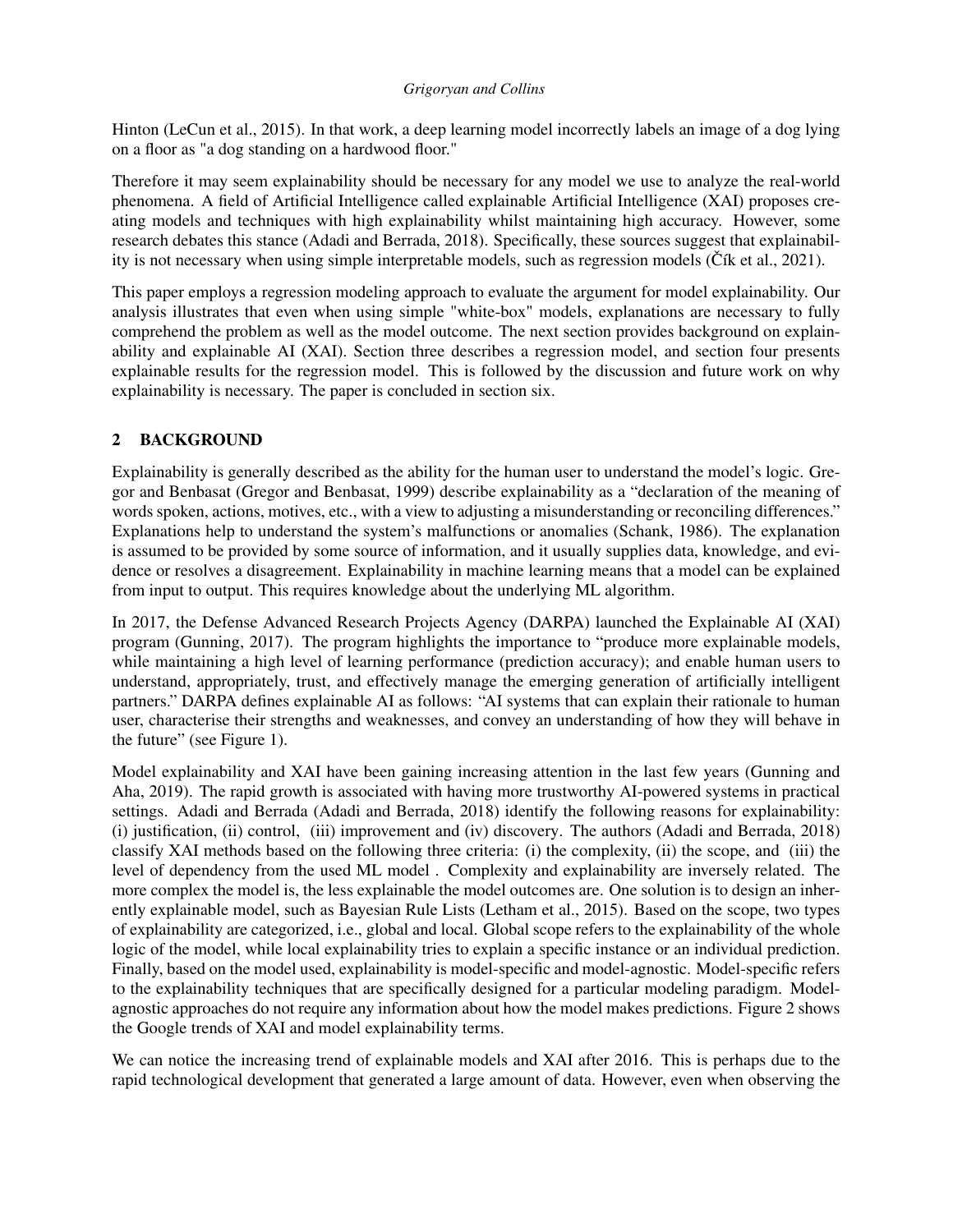



Figure 1: Explainable AI (XAI) concept: DARPA

Source: Gunning and Aha [\(Gunning and Aha, 2019\)](#page-9-4)

benefits explainability generates, some groups of research question and debate whether explainability is always necessary. Adadi and Berrada [\(Adadi and Berrada, 2018\)](#page-8-1) state *"explainability is an essential property however, it is not always a necessity."* The authors further elaborate that requiring models to explain every decision could result in less efficient systems. Wang, Kaushal, and Khullar [\(Wang et al., 2020\)](#page-9-6) suggest *"lower explainability expectations and regulatory requirements for models that address discrete and known tasks."* Čík, Rasamoelina, Mach, and Sinčák (Čík et al., 2021) further highlight that for some applications, such as online translation services, object recognition in the image explainability is not necessary. A significant argument used in most of these works is that attention to the explanation is unnecessary when working with simple and inherently explainable models.

The following section presents a regression model considered for our analysis. The regression model was selected since it is usually identified as a simple, explainable model [\(Adadi and Berrada, 2018\)](#page-8-1). However, our study highlights how the explainability of the regression model fails when working with complex data.



Figure 2: Google trend results for Model Explainability (blue) and XAI (red) terms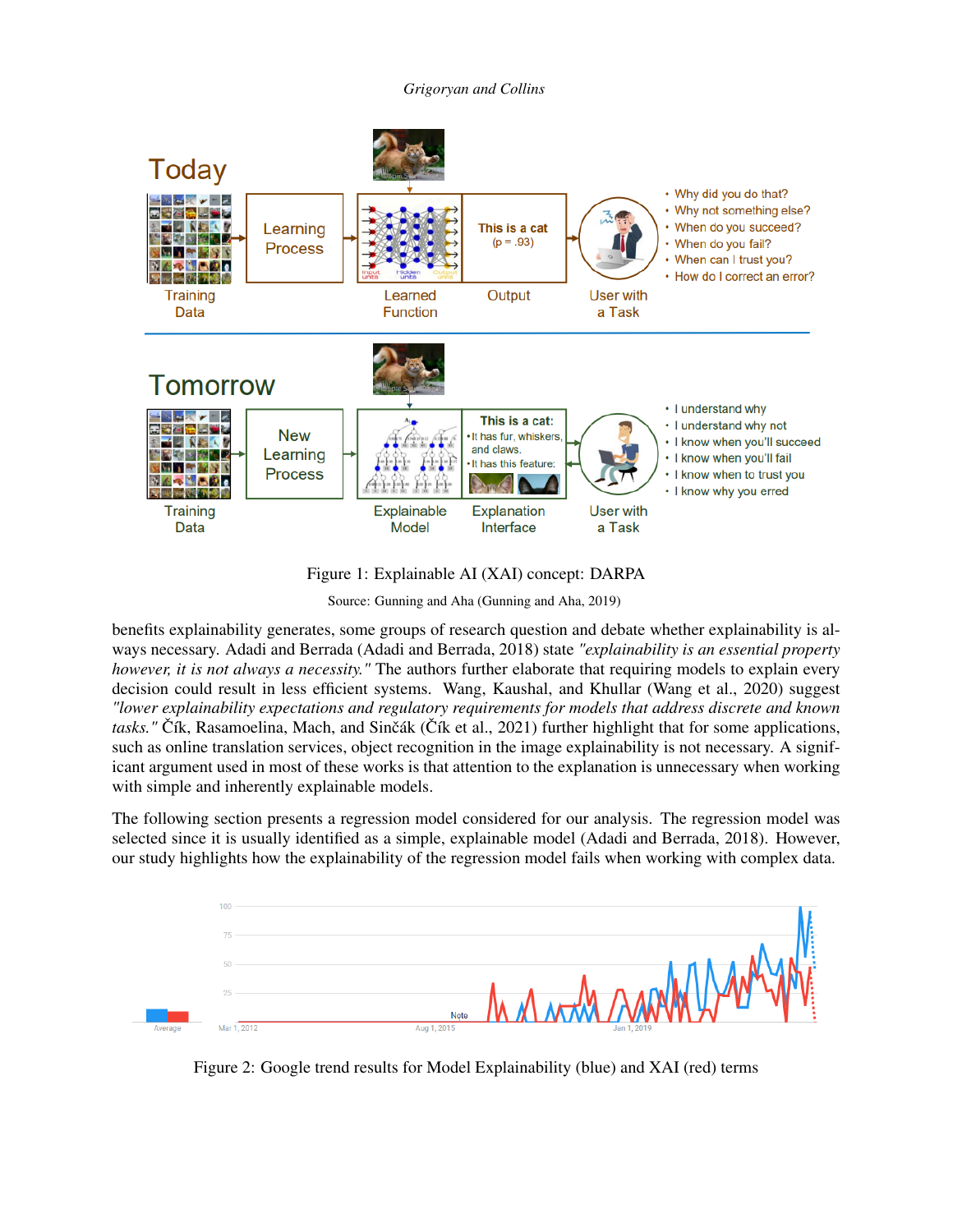### 3 REGRESSION MODEL

Multiple linear regression models are learning paradigms that can accommodate multiple features to explain more of the variation in the predicted variable [\(Hastie et al., 2009\)](#page-9-7). These models are employed to describe more realistic modeling situations and find association between the target variable and features. Mathematical form of a regression model is as follows:

$$
y_i = \beta_0 + \beta_1 x_1 + \dots + \beta_n x_n + \varepsilon \tag{1}
$$

Where,  $y_i$  are the observations of the target variable,  $x_1, x_2, \ldots, x_n$  are the features,  $\varepsilon$  is the regression error term, that is assumed to be normally distributed,  $\varepsilon \sim \mathcal{N}(0, \sigma^2)$ .

#### 3.1 Regression model background

This section explain what the regression model explanation is and what outcome it supplies.

Regression models are considered inherently explainable models due to their generated output. It is easy to understand how the mathematical computations came to a particular result. When dealing with multiple linear regression model it simply determines the feature relationship with the target by determining partial differential equations. Regression models are ideal for contexts to predict a numeric value like the price of the house, and this prediction usually is an approximation, i.e., the closeness of the predictions to the expected values. A regression models is usually evaluated based on its performance with regard to how much error the model makes generally when making predictions. Mean Squared Error (MSE), Root Mean Squared Error (RMSE), Mean Absolute Error (MAE) are example matrices used to characterize the regression model performance.

Regression outputs  $\beta_0$  intercept, and  $\beta_1, \beta_2, \ldots, \beta_n$  are regression coefficients that can be found through the Ordinary Least Square approach (OLS). Regression coefficient values explain the change of the mean of the target variable given a one-unit shift in the independent variable while holding other variables in the model constant. Regression coefficients are regarded unstandardized effect sizes as they indicate the strength of the relationship between features using values that retain the natural units of the target variable. Effect sizes tell us how important the findings are in a practical setting. For example if the effect size is negligible, then we interpret that the variation to the feature has almost no effect on the target variable. The objective of the OLS estimator is to minimize the difference between actual and fitted data points i.e. error sum of squares (ESS). In general, a model fits the data well if the differences between the observed values and the model's predicted values are small and unbiased. Residual plots usually are used to reveal residual patterns that indicate bias, irregularities, omitted variable or other model construct issues. For more information about OLS estimators and residual plots, reader can refer to [\(Montgomery et al., 2021\)](#page-9-8).

Regression model produces multiple determination  $R^2$  coefficient, which measures the model performance.  $R<sup>2</sup>$  coefficient is a statistical measure to show how well observed outcomes are replicated by the model, based on the proportion of total variation of outcomes explained by the model. Sum of squares values are used as indicators to present the dispersion of data and suggest how well the data fits the regression model. The three main sum of squared indicators to determine the  $R^2$  value are total sum of squares (TSS), regression sum of squares (RSS), error sum of squares (ESS). The formula of multiple determination  $R^2$  coefficient is as follows:

$$
R^2 = \frac{RSS}{TSS} = 1 - \frac{ESS}{TSS}
$$
\n<sup>(2)</sup>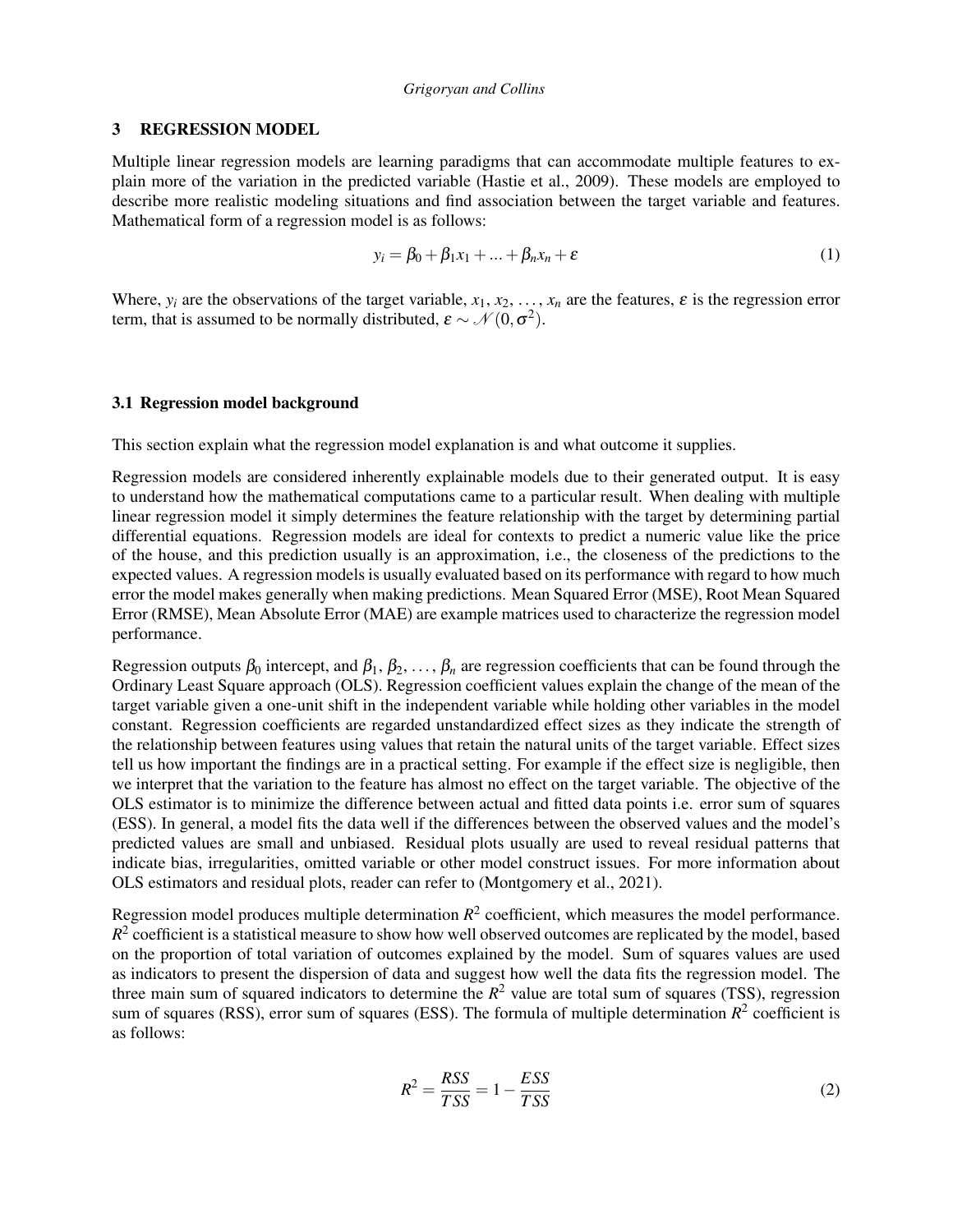Regression also supplies statistical significance values, also known as *p*-values. *P*-values evaluate the null hypothesis that the regression coefficient is equal to zero. A feature has no effect on the regression model if the regression coefficient equals 0 or is not statistically significant. A low  $p$ -value ( $< 0.05$ ) indicates that you can reject the null hypothesis. In other words, a feature with a low *p*-value is likely to be a meaningful addition to the model. Larger *p*-values suggest the features are not appropriate for the model to predict the target variable.

So, a user employs a regression model to explain a particular estimation based on the following outputs: (a) regression coefficients, (b) *p*-values, and (c)  $R^2$  and Adj.  $R^2$  values. However, some of these results can be problematic if generated from a regression model with highly correlated features. Regression may supply output with statistically insignificant *p*-values, implying some features are irrelevant for the model and should be removed. Better explanation techniques and careful analysis are essential to deal with similar cases. An example below discusses a regression model with a multicollinearity issue and highlights how the model outcome becomes deceitful and unreliable.

## 3.2 "Seatpos" model

This subsection describes the dataset and the regression model construct generated using the "seatpos" dataset. The dataset collected by HuMoSim laboratory researchers at the University of Michigan is intended to study a car seat position given the demographic attributes of 38 drivers. The dataset is used to demonstrate the association between the car seat design given various characteristics of a driver. A detailed description of the dataset and an example of its use can be found in Faraway [\(Faraway, 2014\)](#page-9-9).

Human body ratios are described to be symmetric. Features included in the dataset to model the car seat position are age in years (Age), weight in lbs (Weight), height in shoes in cm (HtShoes), height bare foot in cm (Ht), seated height in cm (Seated), lower arm length in cm (Arm), thigh length in cm (Thigh), lower leg length in cm (Leg), horizontal distance of the midpoint of the hips from a fixed location in the car in mm (hipcenter). To study the car seat position given different demographic characteristics of the driver, the following regression model was estimated:

$$
y_i = \beta_0 + \beta_1 Age + \beta_2 Weight + \beta_3 HtShoes + \beta_4 Ht + \beta_5 Seated + \beta_6 Arm + \beta_7 Thigh + \beta_8 Leg + \varepsilon
$$
 (3)

The output of the regression model is presented in the subsection below.

## 3.3 "Seatpos" results

The initial results of the model are presented in Table 1. As we can see, the multiple regression results are insignificant. An important question here arises is "Should we trust the model? Does the model provide an accurate explanation about the data." The model seems to be unsatisfactory. If we study the car seat design requirements we learn that the data is intended to have a substantial role in predicting the driver's car seat position. The  $R^2$  value of the model is about 0.7.

From these results, we cannot determine whether the predictions are biased. Perhaps we cannot trust the *p*values, respectively, we cannot trust the coefficients and finally cannot trust the prediction. This will suggest specifying a better model and justify the model predictions. Therefore, further explanations are needed to have a better understanding of the features employed as well as the model prediction. These results illustrate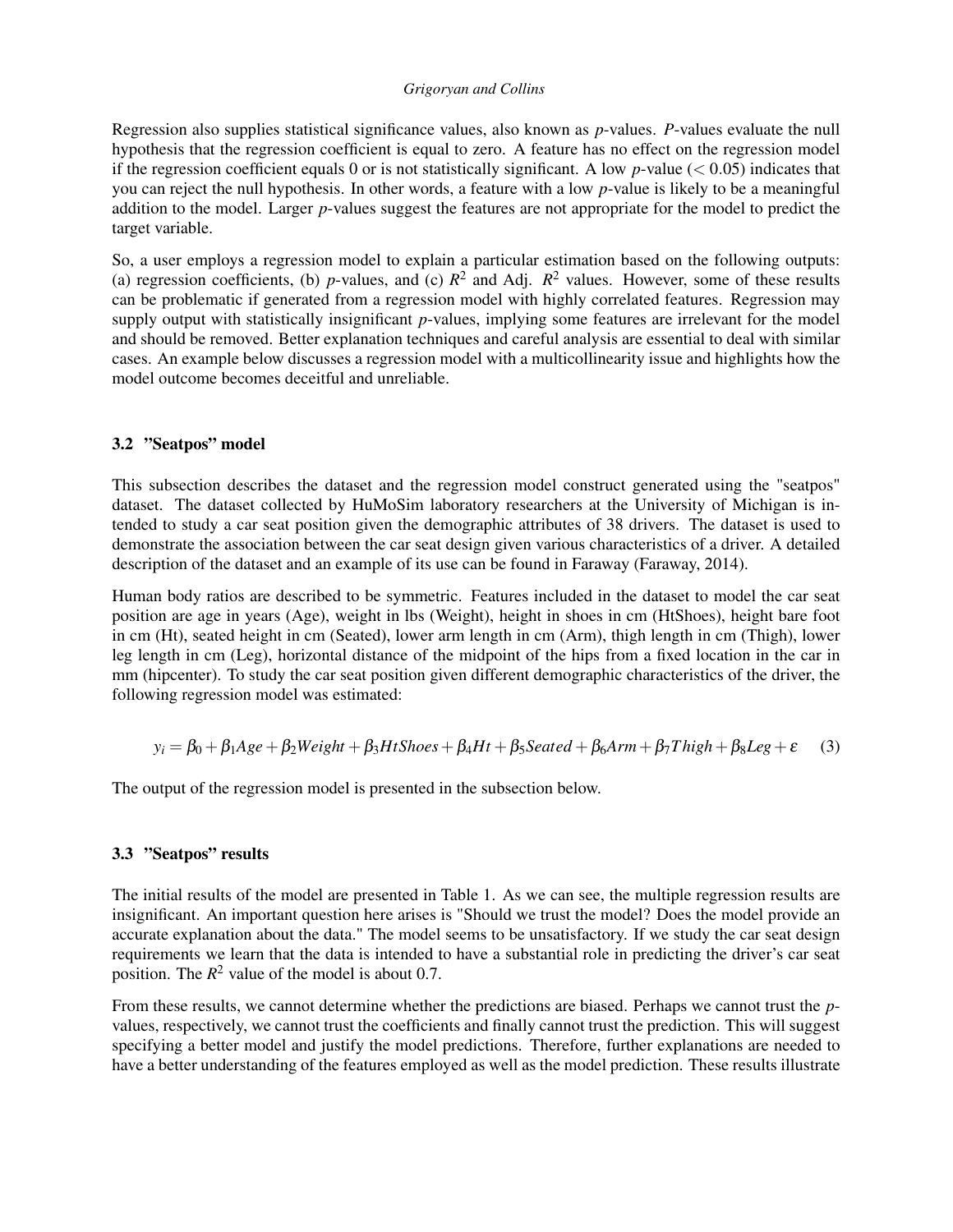|                | <b>Estimate</b> | $Pr(\ge  t )$ |
|----------------|-----------------|---------------|
| (Intercept)    | 436.43          | $0.01 *$      |
| Age            | 0.77            | 0.18          |
| Weight         | 0.02            | 0.93          |
| <b>HtShoes</b> | $-2.69$         | 0.78          |
| Ht             | 0.60            | 0.95          |
| <b>Seated</b>  | 0.53            | 0.88          |
| Arm            | $-1.32$         | 0.73          |
| Thigh          | $-1.14$         | 0.67          |
| Leg            | $-6.43$         | 0.18          |
| v > 0.05       |                 |               |

Table 1: Initial results of the regression model

how a model performance reduces and the explanation changes with twisted data. In the above-discussed example, the regression model could no longer provide correct predictions about the data.

We have also checked the relationships between the features for multicollinearity, and identified some highly correlated features. Feture Age does not have a close association with the rest of the variables. Hipcenter has a negative correlation with most of the variables, except the Age. The negative relationship is especially strong with variables HtShoes (-0.8), Ht (-0.8), and Leg (-0.79). Note, that HT and HtShoes have perfect positive correlation; with correlation coefficient equal to 1. The remaining variables mostly have positive associations with one another.

After the analysis, we should determine whether or not to follow the model suggests that none of the features are relevant to designing the car seat. Other actions we can do are: (i) remove some of the correlated features, (ii) linearly combine the features, or (iii) apply LASSO and Ridge regression models that are advanced forms of regression analysis and can handle multicollinearity. However, for our model, none of these options will improve the performance or explainability of the model. We can also do nothing and use the model with hardly any significant predictors. In that case, statistical insignificance will mean - lost explainable power about our estimate.

### 4 REGRESSION MODEL EXPLAINABILITY

To improve the explainability of the regression model we suggest to use Shapley value net effects proposed by Lipovetsky and Conklin [\(Lipovetsky and Conklin, 2001\)](#page-9-10). Shapley value net effects determines the feature importance of regression model with multicollinearity issue. The proposed approach employs a cooperative game theory solution concept called Shapely value [\(Shapley, 1953\)](#page-9-11) (Eq. 4)

$$
\phi_i(\nu) = \sum_{s \subseteq N \setminus \{i\}} \frac{|S|!(|N|-|S|-1)!)}{|N|!} (\nu(S \cup \{i\}) - \nu(s)) \tag{4}
$$

Feature importance evaluation consists of comparing the model performance, measuring the multiple determination  $R^2$  value, with and without particular feature *i* using Shapley value (Eq. 5).

$$
U_i = R^2 - R_{-i}^2
$$
 (5)

Shapley value considers a coalition *S*, where *i* is not part of the coalition. The first part of the equation randomly chooses a set size |S| out of  $\{0, 1, 2, ..., |N|-1\}$ , each having probability  $\frac{1}{|N|}$  to be drawn. Af-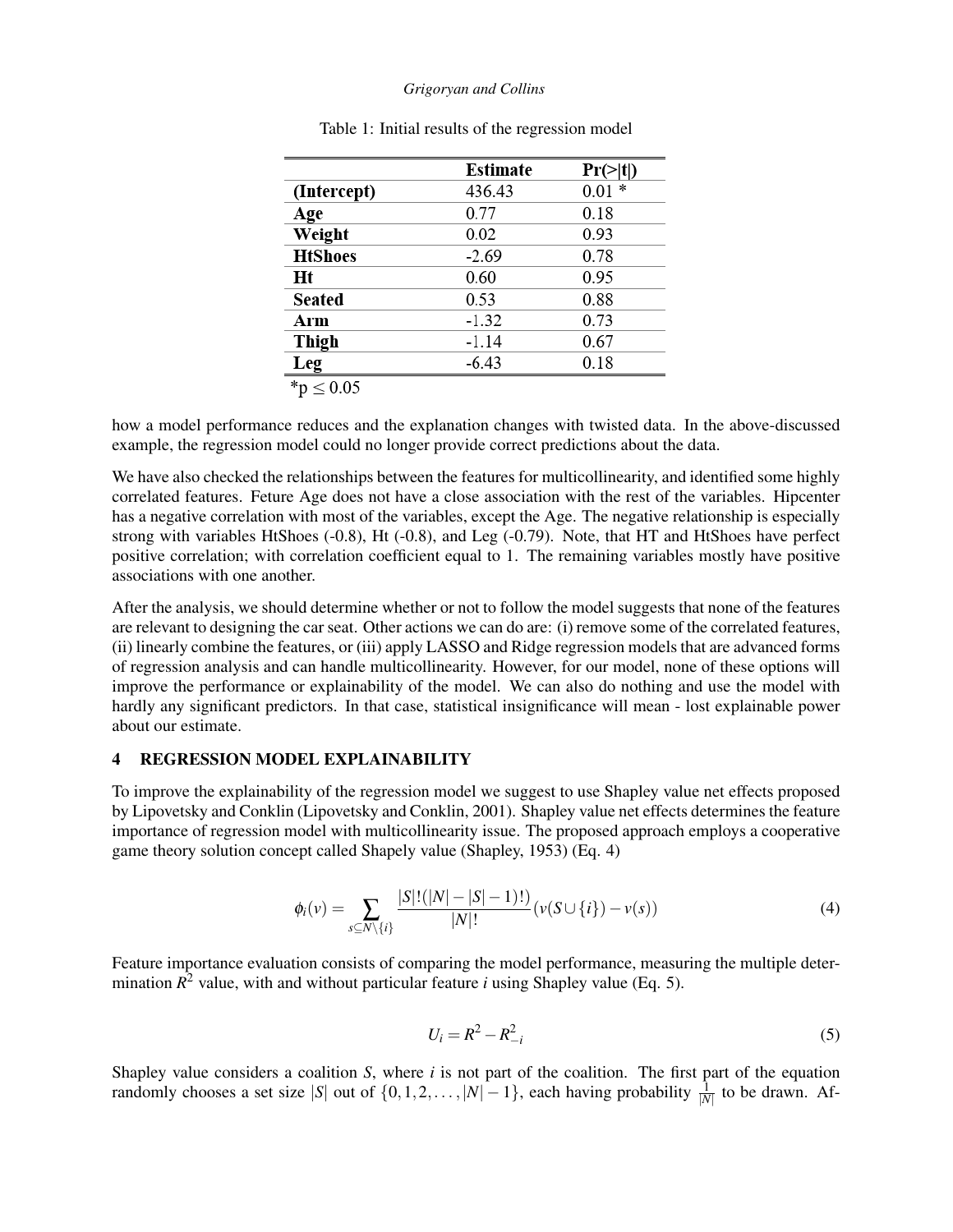terwards, a subset of  $N{i}$  of size |*S*| is chosen. Marginal contribution of coalition member *i* is computed subsequently  $v(S \cup \{i\}) - v(S)$ . For more information about cooperative game theory and Shapley value calculation please see Grigoryan and Collins [\(Grigoryan and Collins, 2021\)](#page-9-12). The computation of the regression Shapley values estimation is summarized in Algorithm 1.

|  |  |  | Figure 3: Algorithm to explain regression feature marginal contributions |
|--|--|--|--------------------------------------------------------------------------|
|  |  |  |                                                                          |

| <b>Algorithm 1 Regression Shapley Value Estimation</b>  |                                                     |
|---------------------------------------------------------|-----------------------------------------------------|
| <b>Initial input:</b> $D(X_1, X_2, , X_n)$              | # a training dataset with $n$ features              |
| r squared $\leftarrow$ []                               | # initialize $r$ squared value                      |
| combinations $C \leftarrow [$                           | $#$ initialize combinations of features             |
| for i in range( $1:n$ )                                 |                                                     |
| determine combinations of features                      |                                                     |
| for a combination $C$ in the list of combinations       |                                                     |
| run regression models $(Eq. 1)$                         |                                                     |
| get model summaries to extract r squared values         |                                                     |
| end for                                                 |                                                     |
| end for                                                 |                                                     |
| New input: $(v({0}), v({1}), , v$ (all features))       | # use r squared values as coalition value $V$       |
| begin defining the game $(n, V)$ in characteristic form | $#$ coalition values $V$ are in lexicographic order |
| calculate Shapley value $\varphi$ (i) (Eq 4 & Eq 5)     |                                                     |
| end when all permutations of coalitions are evaluated   |                                                     |
| <b>Return:</b> Shapley values of features $\varphi(i)$  | # returns feature marginal contributions            |

The algorithm starts determining different combinations of features and runs regression models for each combination of the features. It ends the run by returning the model summaries and extracting  $R^2$  values. The newly obtained *R* <sup>2</sup> values are used as the new data to define the game in characteristic form. The next step of the algorithm defines the game for n features given the respective characteristic values, i.e., coalition values V in lexicographic order. The algorithm ends when all permutations are evaluated and returns the regression Shapley values, which are the features' marginal contributions. The "seatpos" dataset and the Python Jupyter Notebook code could be obtained online from: <https://github.com/grigoryangayane/RegressionShapley>

## 4.1 Explainable results

This subsection presents the computational results of features marginal contributions for the "seatpos" dataset following the Algorithm 1. With 8 variables, it is possible to construct 256 regression models. These models include 8 single variables models, 28 models with two variables, 56 three-variable models, 70 four-variable models, 56 five-variable models, 28 six-variable models, 8 seven-variable models and one model that contains all the 8 variables. Note that the model that does not contain any features will have the characteristic value  $v(0) = 0$ , because the regression model with intercept only does not yield any  $R^2$ result. The model that has the lowest multiple determination value is a single variable model and contains the variable "Age". As expected, the model that includes all the variables has the highest characteristic function with  $R^2$  equivalent to 0.686553. The outcome of Shapley value computation demonstrates the marginal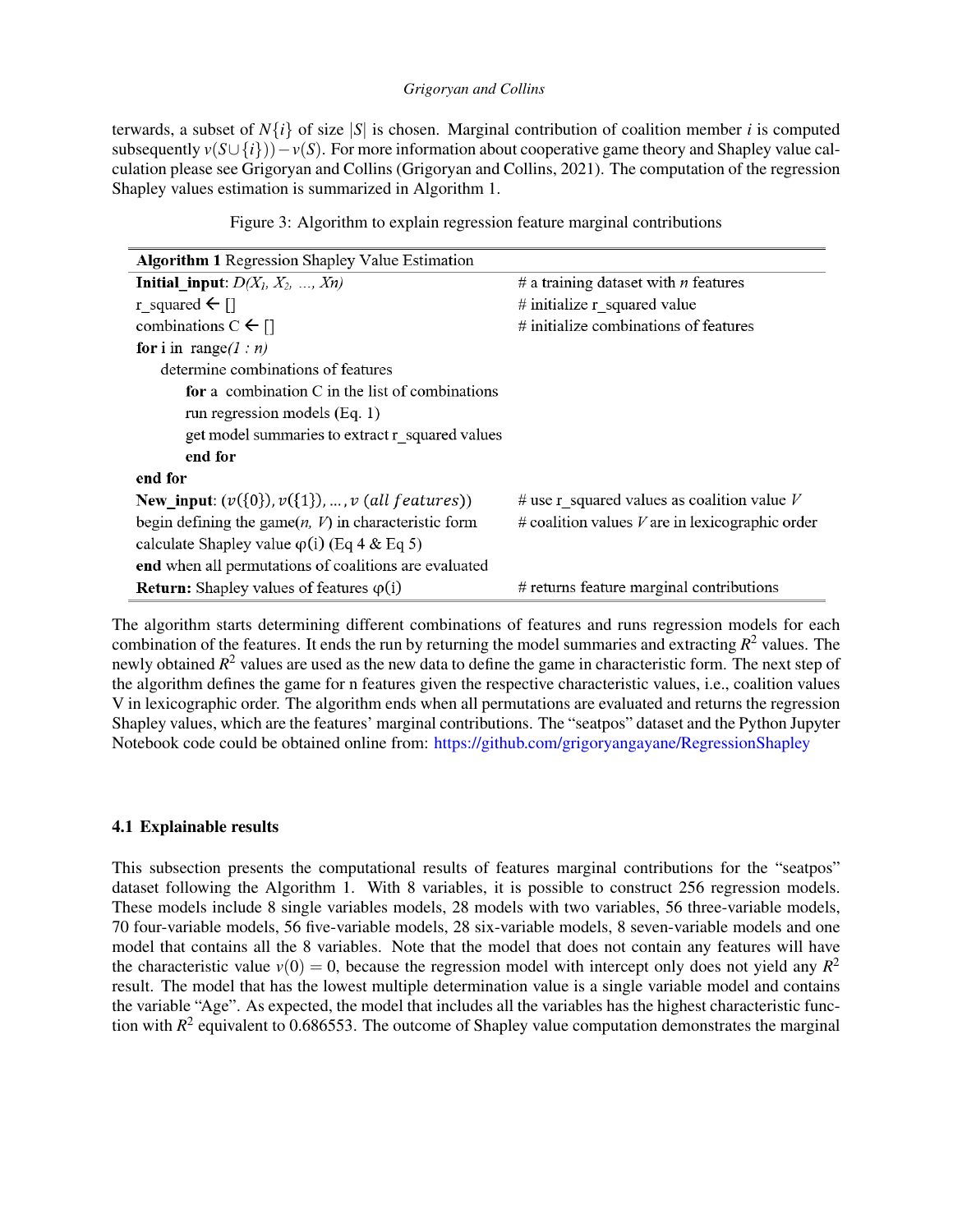Figure 4: Algorithm to explain regression feature marginal contributions



**Shapley Value** 

contributions of all 8 features to predict the target variable. These results explain the feature contribution when designing the prediction model based on their respective importance levels.

The Figure 4 reveals that the most relevant variables to predict the driver's car seat position are height in shoes (HtShoes), height bare foot (Ht), and lower leg length (Leg). The marginal contributions of the variables Age, Weight, HtShoes, Ht, Seated, Arm, Thigh, Leg respectively are  $\phi_i =$ (0.032,0.0661,0.122,0.124,0.093,0.058,0.0572,0.132). Surprisingly, the arm and thigh length is one of the least contributors in explaining the predictor variable. As expected, the variable Age is not very relevant to predict the car seat position.

## 5 DISCUSSION

Some machine learning models or simulation models are not always as intuitive as other models. Understanding the model outcome and explaining the model becomes more challenging when features are correlated, or there are some interactions. The "seatpos" dataset we discussed in our model is an appropriate dataset for a multiple regression model. Other models that may be applicable for this dataset are LASSO, Ridge, Elastic Net regressions, stepwise regression, or best subsets regression. However, these models are not generally accepted as inherently explainable models, and they come with some disadvantages. For instance, LASSO cannot make a group selection and arbitrarily selects one of the highly correlated variables. In future work, we plan to compare the performances of these models to determine which one has better explainable power. For detailed information about the machine learning explanation evaluation methods one can review the following survey [\(Zhou et al., 2021\)](#page-9-13) The best explainable model is the intuitive model that clearly describes the relationship between variables as accurately as possible.

Explainable model concepts can be further explored when designing simulation models. Verification and validation of the simulation models can be challenging. Employing explainability techniques like SHAP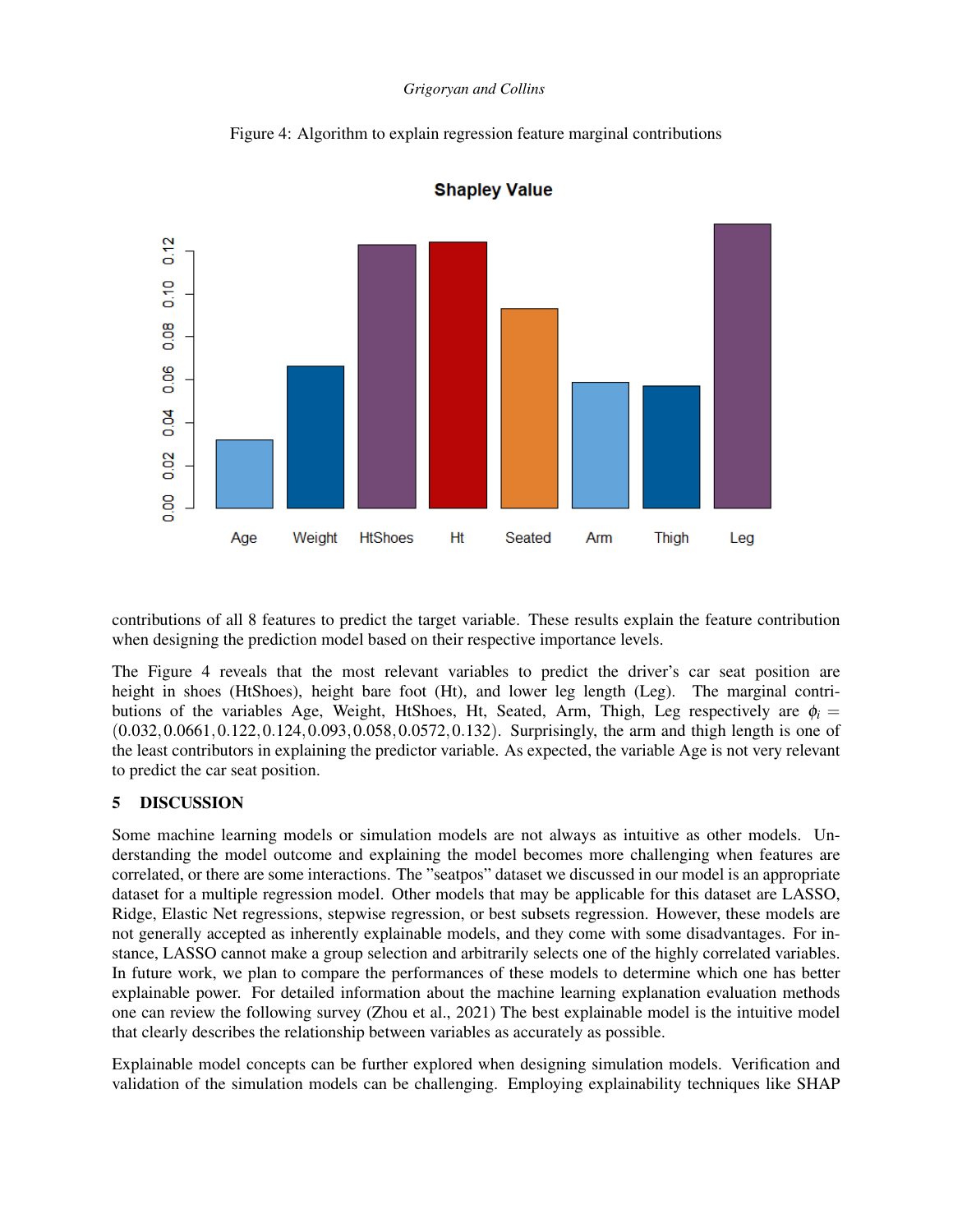or LIME to verify that the model designed is correct or to explain the results from a global or local scope, can provide more insights about each iteration of the simulated model. For example, the following simulation model developed by Vernon-Bido et al. [\(Vernon-Bido et al., 2018\)](#page-9-14) studies the relationship between cyberloafing behavior and cyber risk. The simulation analysis reveals interesting patterns about cyber risk. However, it does not explain why the phenomenon occurs. Paying attention to the explainability of the model could disclose more knowledge about the effect of cyberloafing on cyber vulnerabilities and cyber risk.

## 6 CONCLUSION

Models are used to make highly crucial decisions, varying from medical diagnosis to cyber-physical systems analysis. Understanding the decision-making process of systems-powered outcomes will provide more knowledge and confidence about our conclusions. However, when dealing with complex data, the explanation of the model may yield biased results, such as the example we discussed in this paper. Having a trustworthy model that we can rely on is crucial.

This work discusses a multiple regression model that is inherently considered explainable and shows how the explanations of the model change when data is twisted. We conducted a multiple regression model analysis and notice that features that have high correlations drastically affect the output of the model. The *p*values are statistically insignificant, suggesting the data used is not appropriate or the model construct is not optimal. The data used to run the regression model describe the anthropometric characteristics of 38 drivers. These characteristics are symmetric in most humans and are expected to be highly correlated. Therefore, removing some of the features from the model will not help the situation. This example highlights how vulnerable the output of the explainable model can be to some data twist, including influence from outliers, data interactions, and correlations.

To improve the explainability of the regression model, we have employed the Shapley net effects technique. This helps to determine the feature importance of regression models with multicollinearity issue. This technique assigns scores to input features of the predictive model. Based on the case analysis of the car seat study, we could determine that the feature "lower leg length" was the most important feature when designing the car seat. Applying this technique generates more trust in the model's suggestions and makes it easier to interpret the model output by identifying the marginal contributions of each feature. From this viewpoint, we can also simplify the complex model representation by simply determining the most crucial factors necessary for the prediction.

This work shows how vital the explainability of a model is, no matter the case. Explainability is essential to make sure the message of the model is clear and accurately delivered. We believe explainability is necessary, especially because of the rapid advancement of intelligent systems and the expansion of digital engineering that generates massive data. We think explainability will contribute to gaining more reliable knowledge about the behavior of the models and their underlying processes.

## **REFERENCES**

- <span id="page-8-1"></span>Adadi, A. and Berrada, M. (2018). Peeking inside the black-box: a survey on explainable artificial intelligence (xai). *IEEE access*, 6:52138–52160.
- <span id="page-8-2"></span>Cík, I., Rasamoelina, A. D., Mach, M., and Sinčák, P. (2021). Explaining deep neural network using layerwise relevance propagation and integrated gradients. In *2021 IEEE 19th World Symposium on Applied Machine Intelligence and Informatics (SAMI)*, pages 000381–000386. IEEE.
- <span id="page-8-0"></span>Doran, D., Schulz, S., and Besold, T. R. (2017). What does explainable ai really mean? a new conceptualization of perspectives. *arXiv preprint arXiv:1710.00794*.